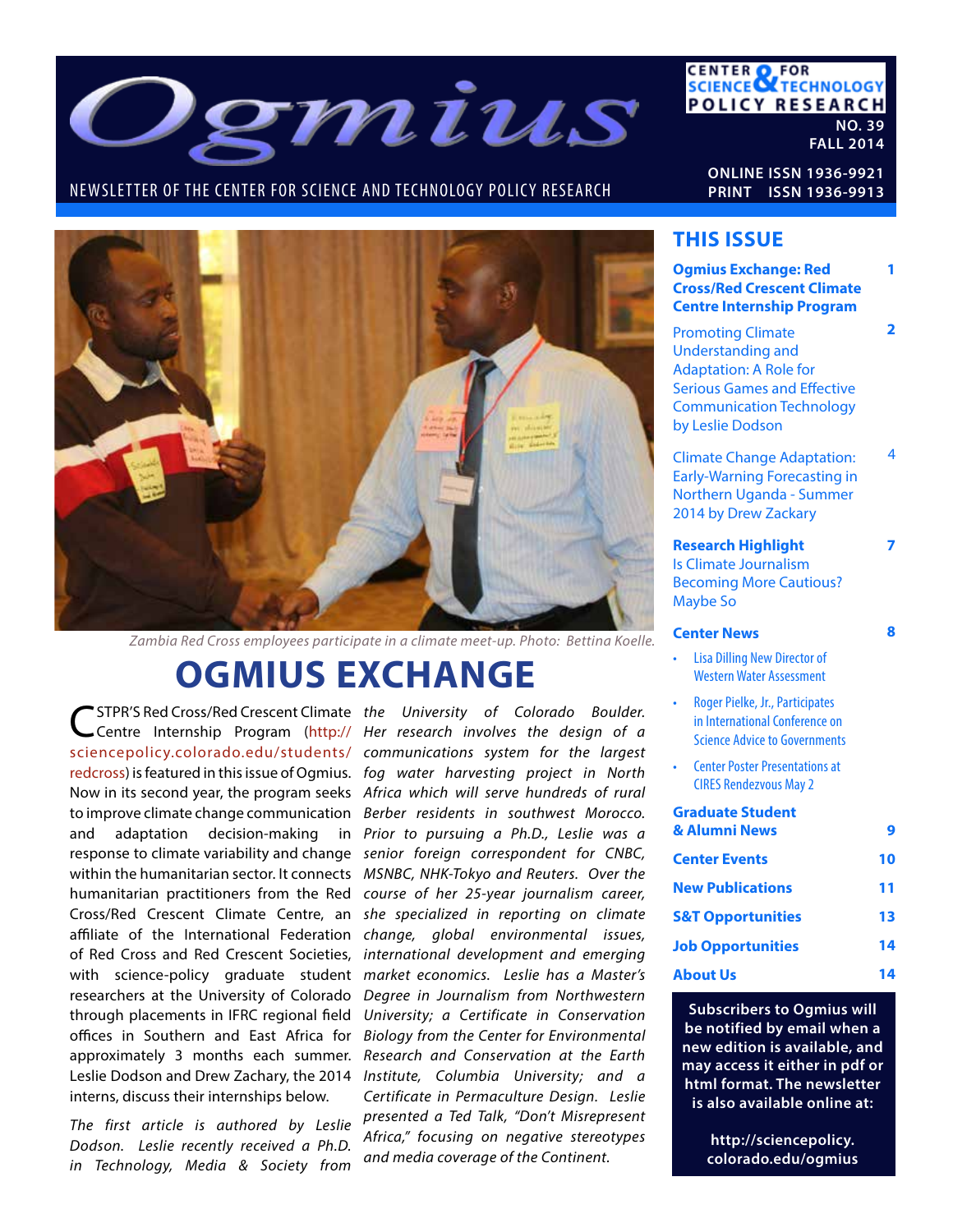## **Promoting Climate Understanding and Adaptation: A Role for Serious Games and Effective Communication Technology by Leslie Dodson**

had the opportunity to join<br>the Red Cross/Red Crescent Climate Centre this summer working with the Zambia Red Cross Society and with a partner organization, Indigo, in South Africa studying how 'serious' games promote better mid-to-long term decisions regarding climate change adaptation and disaster risk reduction in sub-Saharan Africa. The Climate Centre serves as a research and resource base for the Red Cross/Red Crescent on climate change and disaster risk reduction. Zambia has been a focus area for the Climate Centre because it faces a host of climate change-related challenges that will likely affect the nation's already vulnerable



*The Kasaya Satellite Disaster Management Committee of the Zambia Red Cross. Photo: Mr. Obbey.*

agriculture, forestry, health, water and energy sectors.

In order to help a range of humanitarian stakeholders – policymakers, aid workers, scientists and community members – better understand and grapple with climate uncertainty and climate-related challenges, the Climate Centre has created more than 40 participatory, group-style games. The games, all of which involve a facilitator, stimulate players to become better informed about adaptation by enabling players to "inhabit" the reality of climate-risk management in a captivating and fun way. Some games focus on building team spirit and developing better communication channels, others challenge players to incorporate or respond to increasingly complex circumstances involving climate change and risk reduction. The games are flexible enough to suit a variety of adaptation and disaster risk reduction scenarios. For example, one game might focus on food security, another might educate players on interpreting and acting on climate information, and another might focus on disaster communication and response. The ultimate goal of the games is to help players make better decisions now in order to prepare for climate-related risks and opportunities in the future.

While in Zambia, I joined in on two Climate Centre and Future Climate for Africa workshops featuring climate games and experiential learning for climate adaptation. (The FCFA initiative is funded by the UK Department for International Development.) The workshops, one in Livingstone and one in Lusaka, sought to elevate forecast-based information into planning and decision-making for Zambia's future. Red Cross/Red Crescent colleagues from around Zambia, along with regional meteorologists, development practitioners, policymakers and journalists participated in game sessions where they anticipated future development scenarios in Zambia that might be affected by a changing climate. Zambia, for instance, will likely face increased rainfall, changes in flood patterns and longer droughts that will affect infrastructure and public works projects such as roads and dams as well as cause shifts in disease patterns or alterations in dietary habits. The serious games helped players understand these complex climate-related relationships.

Part of my work involved videotaping serious game activities in order to produce a series of instructional videos to train game facilitators. I collected video and interviews from gameplay at the Zambia workshops and from a rural community near Nieuwoudtville, South Africa where I traveled to work with the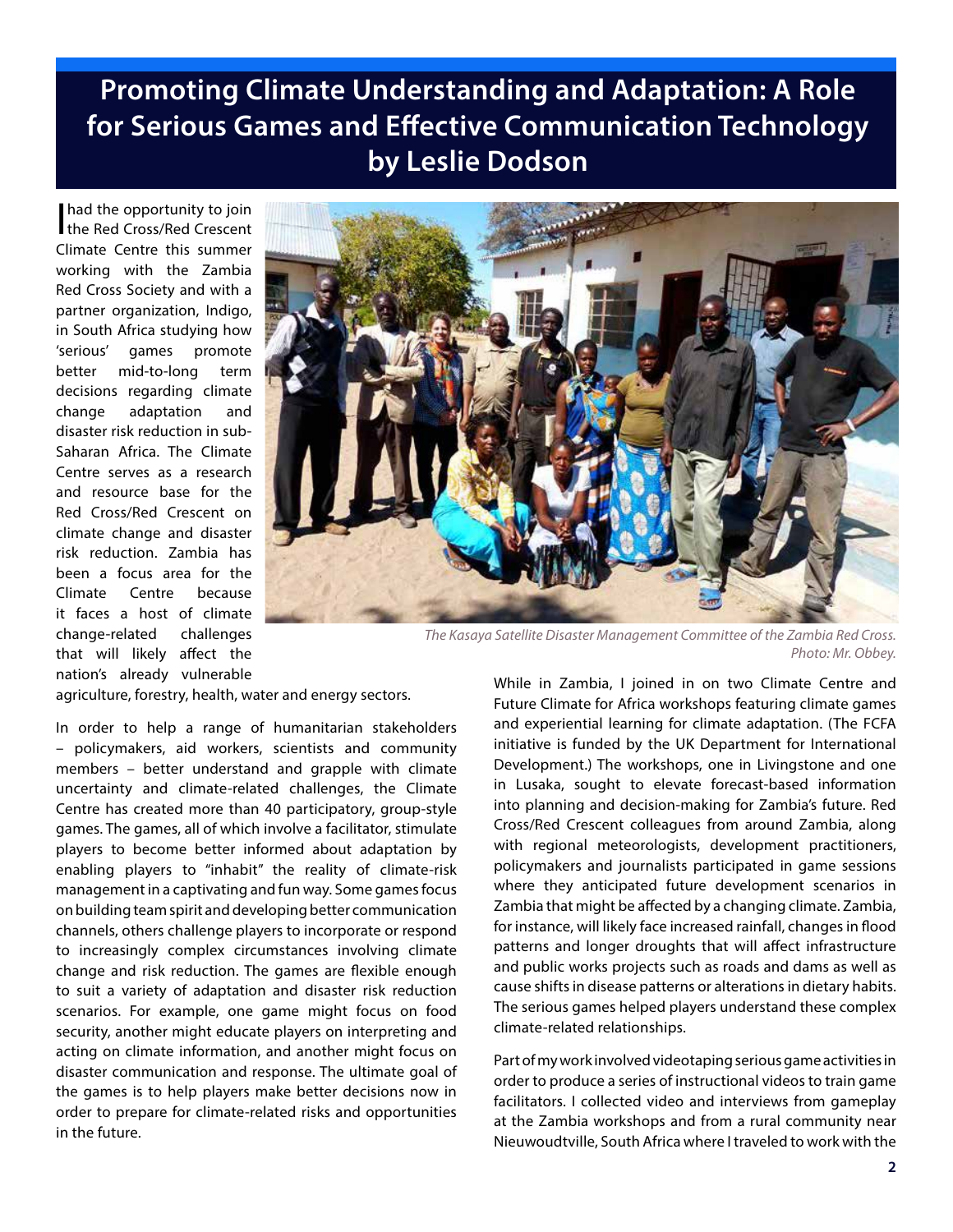

*Playing climate games at the Future Climate for Africa workshop in Lusaka. Photo: B. Koelle.*

Indigo development and change NGO (http://www.indigodc.org). Indigo specializes in participatory climate change adaptation projects with marginalized local communities, many of which involve the use of climate-related games designed by Indigo's director, Bettina Koelle.

In addition to studying how climate-related games can help stakeholders make better decisions about future climate risks and opportunities, I also spent time investigating communication networks and data collection techniques along the Zambezi River basin. My PhD research in Information and Communication Technology for Development (ICTD) at the ATLAS Institute prepared me to conduct a technology assessment of mobile phone use and network availability that can assist the Zambia Red Cross Society in improving early warning and flood preparedness communication in the area. Specifically, I worked with the Zambia Red Cross project analyst from Kazungula to investigate how mobile phones might be used to get flood-related observations and data transmitted to and from affected stakeholders. I also interviewed members of the Satellite Disaster Management Committee of the Zambia Red Cross in Kasaya, who recounted the myriad communication challenges they face including a *lack of data* such as intra-day rainfall data or wind maps that would help them prepare for weather events. They are also challenged by a *lack of access* to existing information, exacerbated by insufficient communication technology. And then there's the persistent *disconnect* between climate

models provided by scientists and forecasters and the needs of information consumers such as rural farmers who want practical, actionable information.

This Red Cross/Red Crescent research opportunity was an invaluable experience on many levels. I discovered the incredible potential the climate games have to help stakeholders develop skills to make better long-range plans, become informed about humanitarian issues, make wise choices and integrate science into decisions. I also saw firsthand how immersive, purpose-driven and playful activities encourage better decision-making. Furthermore, I came away with a greater understanding of how challenging it is to convey climate information and forecasts.

It may seem that games and technology networks have little in common, but through this Red Cross/Red Crescent internship I saw how low-tech serious games and hightech communication networks both contribute to better communication and understanding of climate risks and opportunities.



Leslie Dodson leslie.dodson@colorado.edu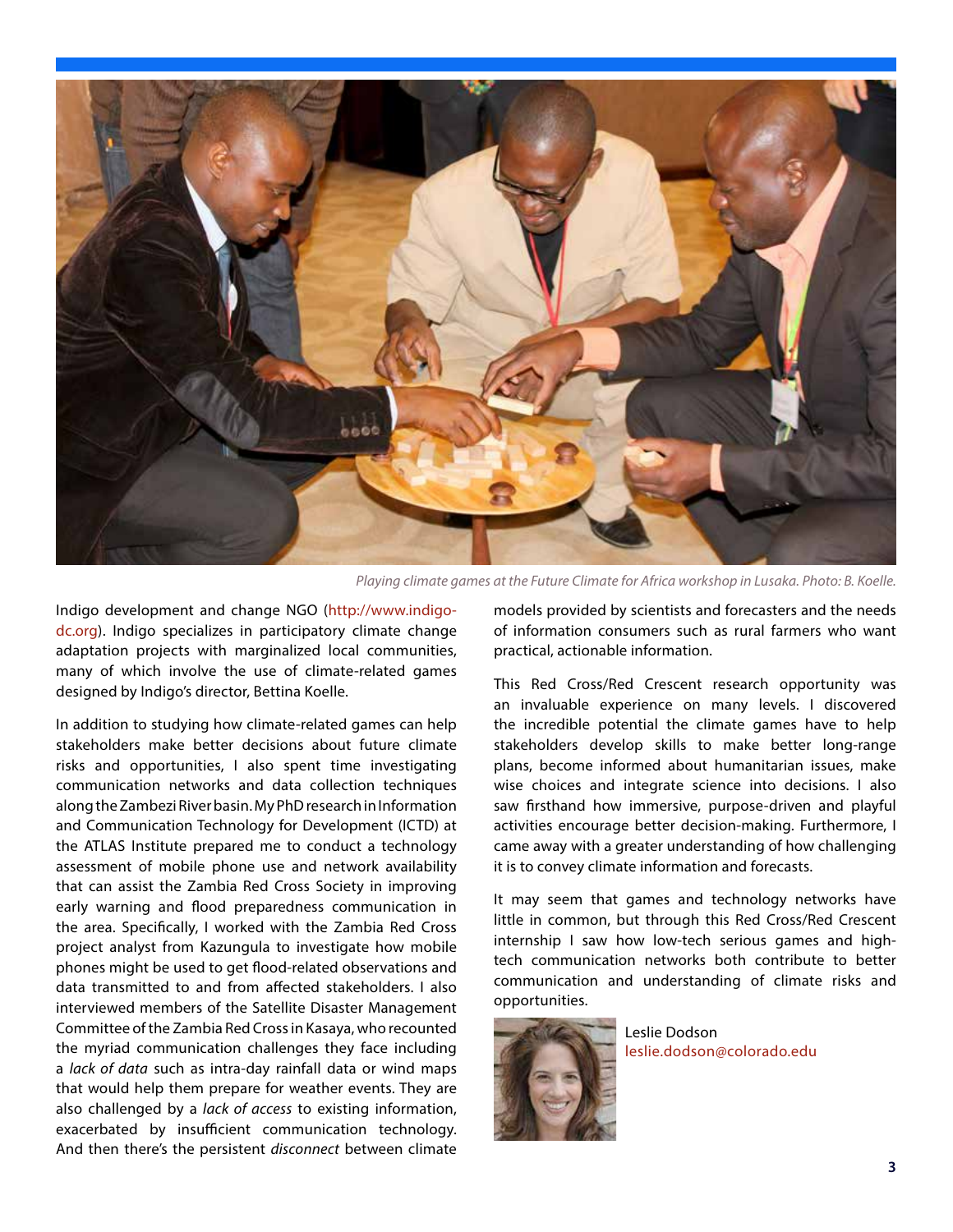*The second article is by Drew Zackary, a Ph.D. student in cultural Anthropology at CU Boulder. Drew received an M.A. in Anthropology from UC Denver and a Bachelor of Sciences in Psychology from Colorado State University. Drew's current interest is how climate change, livelihoods, conservation and culture interact at the local level. His Master's thesis investigated ranching livelihoods outside of Yellowstone National Park after wolf re-introduction. Previously he has used sustainable livelihoods household assessment models to work in teams* 

*investigating agriculture in Ecuador. Drew is additionally interested in how human decision making is constrained by climate change and livelihood options are shaped by sociocultural contexts. One important component of applied scholarship is forging alliances across disciplinary boundaries. Currently, Drew is interested in how practitioners from national governments, non-profits and the natural sciences can work with cultural anthropologists on problem centered program design.* 

## **Climate Change Adaptation: Early-Warning Forecasting in Northern Uganda - Summer 2014 by Drew Zackary**

This summer I was one of the Red Cross/ Red Crescent Climate Centre interns. I worked with the Partners for Resilience NGO consortium in Uganda building case studies on climate change resilience in rural communities and investigating the Early Warning Early Action forecasting system. Recently, NGOs have begun to focus on how to help communities adapt to future conditions that climate change will bring. By pre-emptively working development projects into the fabric of climate change forecasts and emergency preparedness the hope is to build more resilient communities. Rural communities are most vulnerable to disasters and livelihood insecurity. In Northern Uganda there will be an increase in flood risk as well as a shifting in the rain seasons.

The majority of people in northern Uganda are rain fed agriculturalists, pastoralists or a mixture of both. With little in the way of machinery, fertilizers or irrigation most farming families rely on traditional methods of cultivation and weather forecasting. As seasons shift, dry seasons lengthen and rainfall collects into smaller timeframes, leading to increased chances of waterlogging and floods. Partners for Resilience are working on tools to help local communities adapt and act in ways that can make their lives more resilient in the face of these climactic changes. One of those tools is the Early Warning/Early Action system.

One of my tasks this summer was investigating the ways in which PfR's Early Warning/Early Action (EW/EA) system is being used by local communities to take disaster risk reducing actions to increase resilience. The PfR partners in each project area facilitate the EW/EA system. Basically, the philosophy behind EW/EA is to get reliable forecast information to local people, institutions, and aid structures *before* a disaster occurs, thus lowering the morbidity and mortality of these events. As the PfR partner Red Cross states in one of its guiding



*Drew Zackary in Karimoja. Photo: Emmanual Akol*

documents, EW/EA means; "Routinely taking humanitarian action *before* a disaster or health emergency happens, making full use of scientific information on all timescales."

The PfR partners in both Otuke and Napak were using an EW/EA "matrix" to integrate traditional forecasting knowledge with scientific forecasts. The matrix is filled in during focus groups in the project communities. When the scientific forecast is given to communities, at 3-month intervals, the matrix is then used to discuss decisions and actions to be taken. Here is an example of the matrix being deployed:

| <b>Scientific Information</b> | <b>Traditional Information</b> | Sector      | <b>Possible Impact</b>    | <b>No-Rearet Action</b>      | l Resources Reauired | Responsible Person |
|-------------------------------|--------------------------------|-------------|---------------------------|------------------------------|----------------------|--------------------|
| Wet season with               | Appearance of birds:           | Agriculture | Water logging of gardens, | `Establish water catchments. | Funds, tauralpins,   | Households.        |
| increased rain                | Arum, Ibanga                   |             | destruction of crops      | tarps for vegetables         | aarden tools         | community, NGO's   |

*EW/EA Matrix for Amunga Parish-Olilim sub-county. 2012*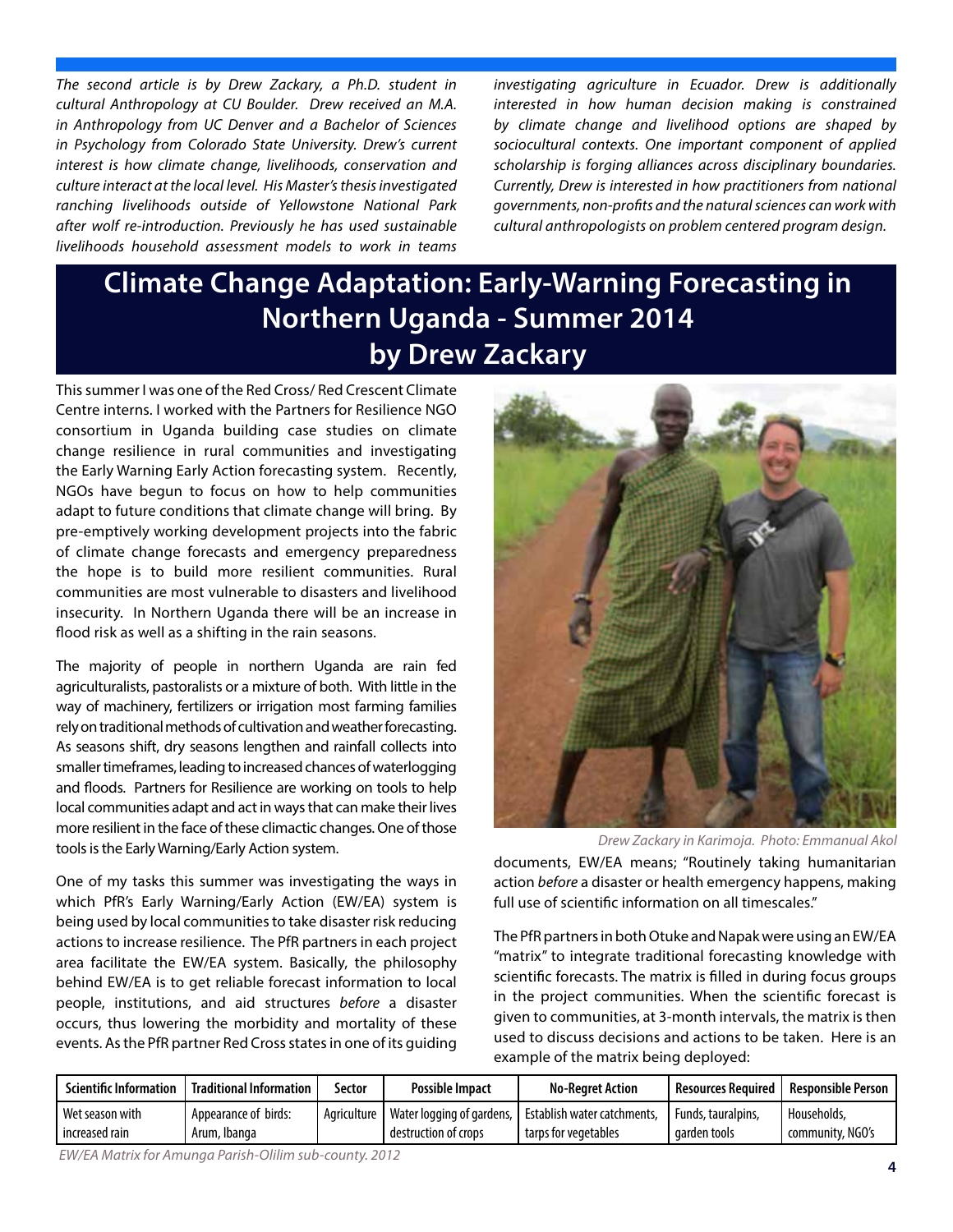

*Red Cross/Red Crescent Climate Centre Intern Drew Zackary in Otuke. Photo: Jasper Odwall.*

Due to many different incidents and complications the dissemination of the forecasts to the communities I worked in all summer never occurred for that 3 month period. This was mainly due to the delay from the central Ugandan governmental ministries. At any rate, I was able then to find out how forecasting occurred and affected decision making during the 3 month period in the absence of PfR facilitation. I spent much of my time listening to people about what programs, such as goats or banana cuttings, were working best. I also continued to gather traditional categories of weather patterns and seasonal predictions.

My first stop was the remote village of Otuke in the Lango sub-region. Northern Uganda has a complicated and often tragic history. The people who live here in the Lango subregion, mainly the Langi, have experienced marginalization and violence since the colonial era. Most recently the Lords Resistance Army led by Kony pushed people into IDP (Internally Displaced Persons) camps and destabilized the region for a generation. It is only since 2007 that this area has been secure. With multiple initiatives from the Ugandan government, World Bank, USAID, DFID (British government AID) and multiple NGOs, humanitarian development and governance work has shifted into high gear. The people who live in Otuke district are working hard at reclaiming traditional lands and developing infrastructure, effective governance, and resilient livelihoods. The Partners for Resilience project has worked very hard on developing hazard maps and early

warning systems in the parishes of Otuke. (A parish is the smallest unit of governance in Uganda.)

The passing on of traditional knowledge of agricultural practices, forecasting and land boundaries combined with climate change aware practices and new knowledge about risk reduction is essential for producing resilient communities. It is here that resilience is more than a proxy for hope. The Langi of Otuke have been resilient in the face of near cultural elimination. The farmers ask, not for handouts, but as Langi farmer Peter Otim said to me, "We need more training, we need more knowledge." Resilience is work, from the ground up.

The use of effective Early Warning/Early Action systems here is increasingly becoming a reality. PfR have facilitated the dissemination of quarterly (3 month) forecasts directly to the local people in Otuke and Irriri (Napak). In the past, officials rarely broadcast anything more than daily forecasts. PfR has worked with the meteorologist in Lira to take a Langi translated forecast to the district for dissemination. With this system trust is building. While many farmers said that they only used traditional forecasting, a few said that they used a combination of methods now that the information is given to them in a local language directly. In the coming year a new weather station in the district headquarters will be fully operational. There is hope that a streamlined system and newly hired technocrats will be able to get forecasts to farmers quickly before planting season's start.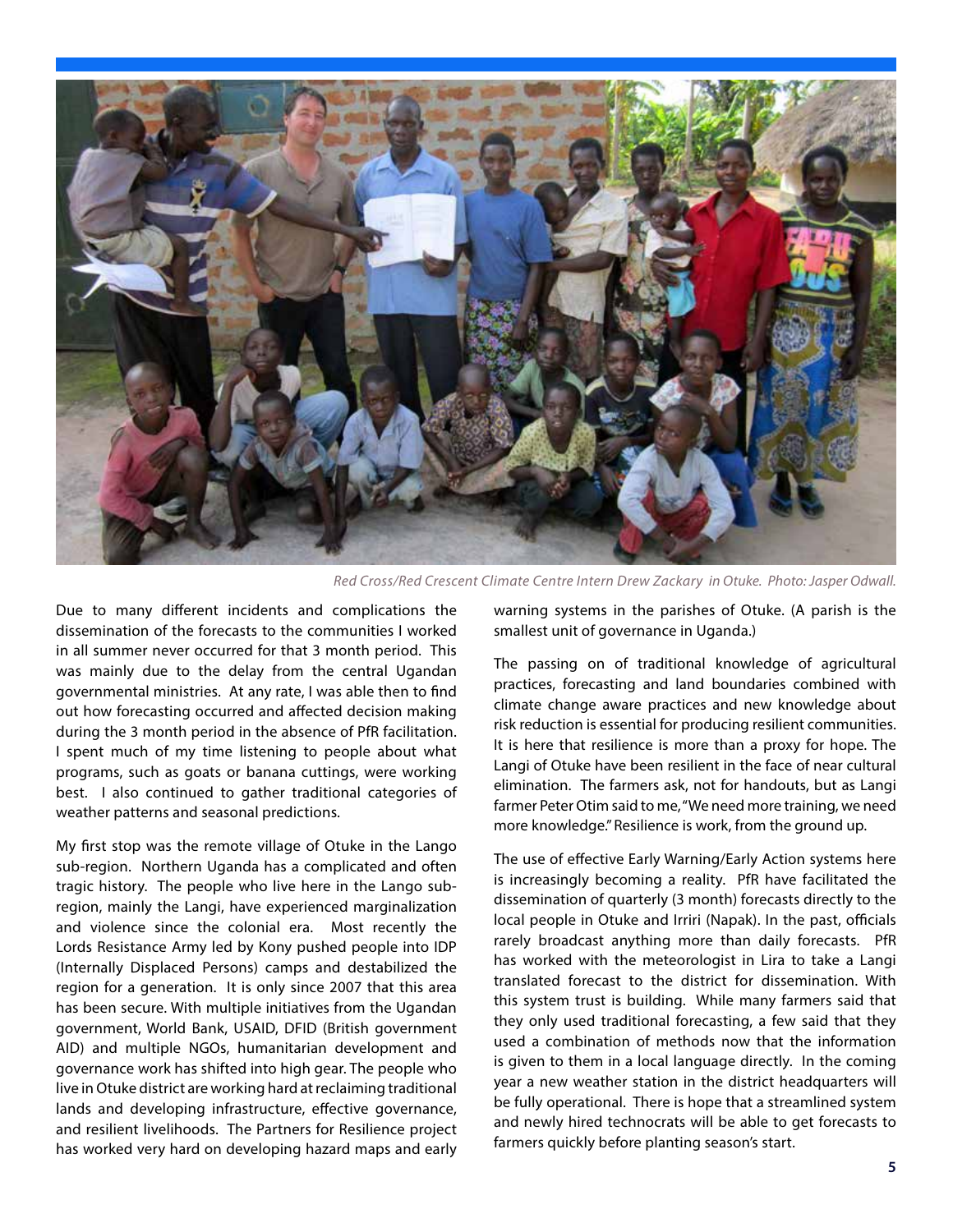My second fieldsite was in Karamoja, in the Napak district. Here the ecosystem and socio-cultural contexts are very different from Otuke. The Karamojong are mainly pastoralists, with increasing numbers of agriculturalists and agro-pastoralists. The language and social structures differed widely from the Langi people. One thing remained certain, though: climate change will affect their livelihoods in detrimental ways unless clear forecasting information and sustainable and resilient practices adapt to the shifts.

To investigate the traditional forecast systems I carried a sheet of paper with the translated matrix with me into the field, as well as copies of the older ones at each fieldsite, Otuke and Napak. The original stayed with the local community leader. I interviewed people about traditional weather and seasonal forecasting signs

to figure out how they made decisions based on this matrix and how they used the scientific forecast. I would then follow up and ask about the actions taken based on the forecast. Like most research agendas, I got pleasantly stuck on the first steps. Multiple names for similar phenomena abounded. Birds, I found, had two names at times. There were disagreements between people in interviews about how much time before or after a season certain events occurred, such as the flowering of a species of tree. On top of this, there was no English equivalent for many animal and plant names. I made an attempt to triangulate solutions using dictionaries, follow up interviews with priests and cultural leaders about categories and attending innumerable "sensitization" events about many topics the entire summer.

I ended up with so much data it was difficult to decide what was interesting and useful. For some the seasonal charts and remade matrix may seem peripheral to getting food and clean water to a disaster area. But I found the local PfR staff intensely interested in our discussions, and very happy to constantly "school me" in the ways that adaptation is a longterm battle that both academic interns and practitioners can fight together.

One of the biggest battles for graduate internships is efficacy versus intellectual enrichment. NGOs often privilege technocratic knowledge. PfR are actively utilizing community based adaptation ideas and workshops to negotiate a new way of building resilience. It has the potential to move beyond tired quantifiable measurements of binary success/failure of inputs and outputs. This requires a lot of patience and listening between communities, researchers,



*Red Cross/Red Crescent Climate Centre Intern Drew Zackary in Karimoja. Photo: John Bosoce.*

technocrats, politicians and others. The intern is pushing his/ her knowledge base in order to form new questions and ideas based on the holistic picture emerging in development and climate change governance. The coming shifts in climate will only highlight the creaky epistemological breaks between concepts of humanitarianism, sustainable development, climate adaptation and those ideas that work within critical circles of thought. It was to my delight that the PfR internship showed me how ground-level, community organized programs can be integrated horizontally to increase resilience in previously marginalized areas. Climate governance has ways of integrating indigenous rights and democracy. It just takes an insane amount of work.

The greatest gift an intense summer like this offers is the opportunity to constantly be out of one's element, to be forced into mental silence and listen to those people who will need empathetic collaborators able to facilitate co-production of knowledge. Most of all, I learned that the peasants, so easily forgotten in our larger political battles in the US, deserve equal footing in development in the coming century of dynamic and dangerous shifts in our shared ecology. PfR is a program that showcases one way of accomplishing this. That's no small feat, and I am glad to have witnessed it. Even if that meant struggling to learn about rare species of birds and how goats are given to friends.



Drew Zackary burditt.zackary@colorado.edu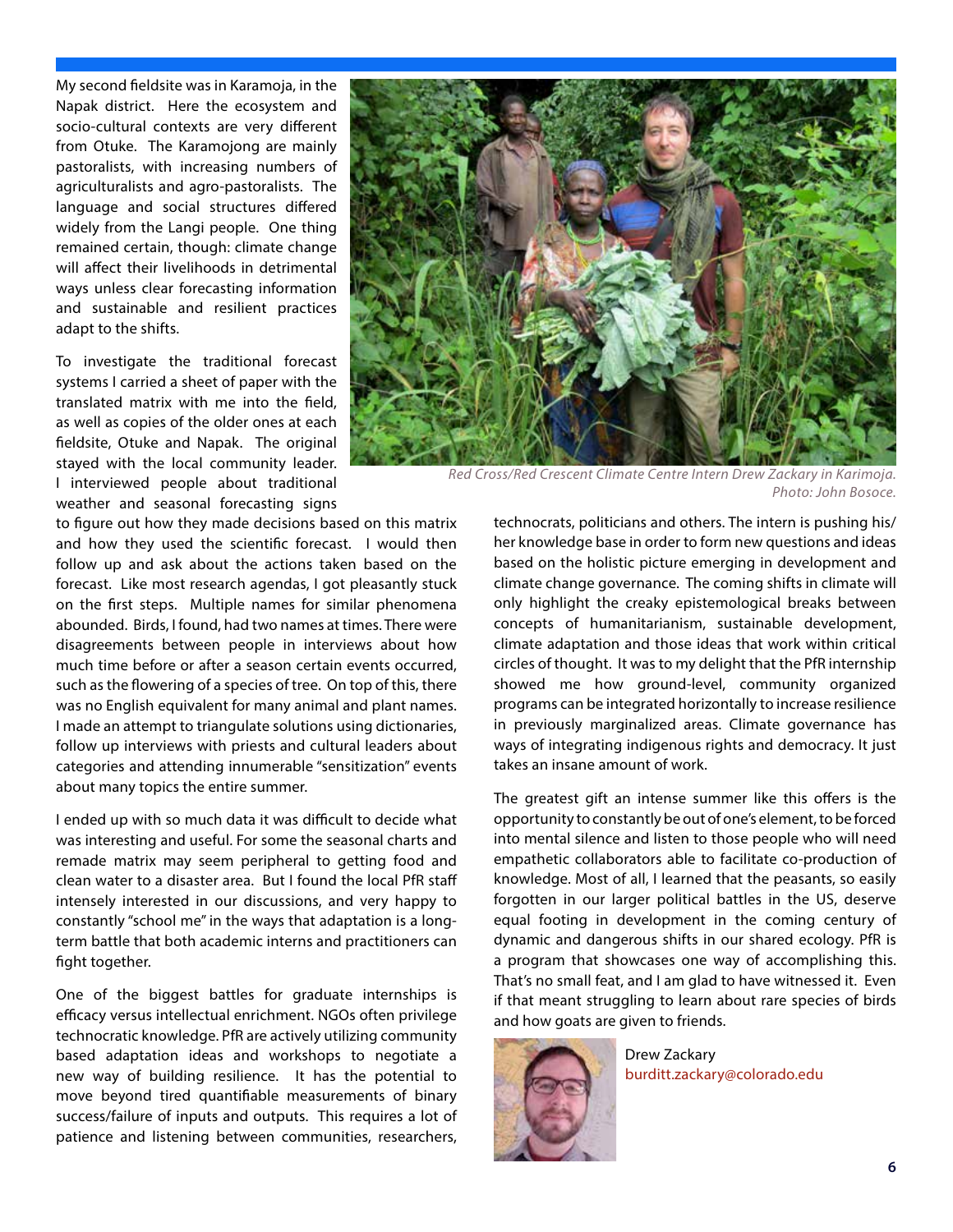### **RESEARCH HIGHLIGHT**

Our Research Highlight focuses on a study conducted by CSTPR's Max Boykoff along with Adriana Raudzens Bailey and Lorine Giangola that examined the use of "hedging" language - language that conveys uncertainty - when journalists reported on assessment reports of the Intergovernmental Panel on Climate Change (IPCC). Max is an Associate Professor in the Center for Science and Technology Policy Research, which is part of the Cooperative Institute for Research in Environmental Sciences at the University of Colorado Boulder. He teaches in the Environmental Studies program and is adjunct faculty in the Geography Department. He holds a Ph.D. in Environmental Studies from the University of California-Santa Cruz and Bachelor of Sciences in Psychology from The Ohio State University. Lorine is a Ph.D. graduate of CU-Boulder's Environmental Studies program, with a focus in natural resource conservation management and policy. Her dissertation "The cost of cleaner water: Linking farmer incentives to conservation outcomes" developed an interdisciplinary method for estimating the costs of achieving certain water quality improvements in agricultural watersheds. Lorine is currently the STEM Coordinator and NSF-CIRTL Coordinator with the University of Colorado Boulder's Graduate Teacher Program, and she works across campus with STEM graduate students and postdocs to build their skills in

Media Representations of Climate (Un)certainty Adriana Bailey, Lorine Gianonia & Maywell T. Boykoff

**How Grammatical Choice Shapes** 

Britainese Womenster, 201

 $2 - 4 - 6$ 

teaching science and communicating their research with general audiences. Adriana is a Ph.D. candidate in Atmospheric and Oceanic Sciences at the University of Colorado Boulder. Her dissertation research uses stable isotopes in vapor to distinguish important water cycle processes in the lower atmosphere. Previously Adriana served as the principal media officer for the Cooperative Institute for Research in Environmental Sciences. She's enjoyed combining her dissertation research skills and past experience with science journalism to investigate how newspapers communicate and construct climate change uncertainties.

Their paper has been widely reported in the media including the Boulder Weekly, Daily Camera, Summit County Citizen's Voice, Star Tribune, Aljazeera, Science Daily and Mother Jones.

### **Is Climate Journalism Becoming More Cautious? Maybe So**

A University of Colorado Boulder<br>Aresearch team led by CIRES doctoral student Adriana Bailey, with CSTPR's Max Boykoff and ENVS Ph.D. graduate Lorine Giangola – examined the "hedging" language - language that conveys uncertainty - used by journalists when reporting on the Intergovernmental Panel on Climate Change (IPCC) assessment reports. The team found that newspapers increased their use of hedging language over time, even though scientific consensus about climate change and its causes has strengthened.

The team tracked "epistemic markers" in four major newspapers - the *New York Times* and *Wall Street* 

*Journal* from the U.S., and *El País* and *El Mundo* from Spain - in 2001 and 2007, the years in which the IPCC released its third and fourth assessment reports. Their analysis focused on articles about the IPCC and about the physical science of climate change, but did not evaluate news reports about the potential responses to climate change.

Epistemic markers included any words or expressions that suggest room for doubt about the physical science of climate change, the scientific quality of the IPCC assessment reports, or the credibility of the panel. The research team counted words like *speculative*, *believe*, *controversial*, *possible, projecting*, *almost*, and *largely*, and modal verbs like *could*.

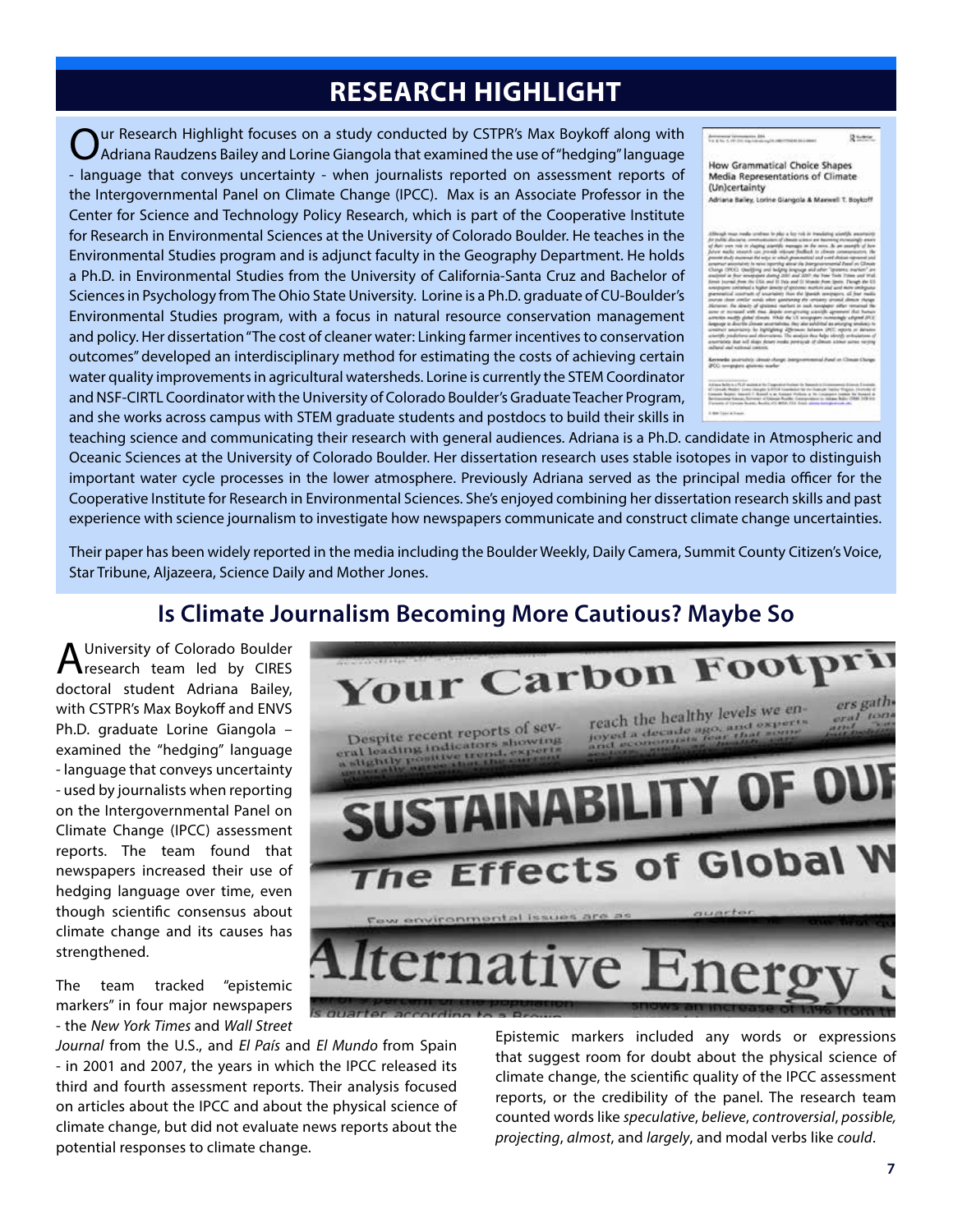## **RESEARCH HIGHLIGHT**

They argued that the context in which these words appeared was also important. For example, the word *uncertainty* was marked as epistemic in the phrase "…substantial uncertainty still clouds projections of important impacts…," but it was not counted in the phrase "…uncertainty was removed as to whether humans had anything to do with climate change…" Both phrases appeared at different times in the *New York Times*.

The U.S. newspapers used more hedging words than the Spanish newspapers in both years. In the 2001 articles, they counted 189 epistemic markers per 10,000 words in the U.S. newspapers, and 107 in the Spanish newspapers. In 2007, the density of epistemic markers increased to 267 in the two U.S. newspapers and to 136 in the Spanish newspapers.

While the difference between the two countries was not surprising, given the divergent approaches that the U.S. and Spain have taken toward developing national climate policies, the researchers nonetheless did not expect to find an increase in hedging language over time. Though the study did not investigate why journalists started using more hedging language in climate reporting, the team identified multiple potential influences, including increased politicization of climate change and its impacts on journalism and public discourse, and the reporting of more detailed scientific findings and uncertainties.

The researchers also found that reporters construct additional uncertainty by highlighting *changes* and *surprises* - describing differences between IPCC assessments or between scientific predictions and observations - without providing sufficient explanatory context as to why they occur.

By identifying journalistic trends that construct uncertainty in climate science reporting, the study highlights



*Figure above: The epistemic density (number of epistemic markers per 10,000 reported words) of all news and opinion articles (black), the epistemic density of news articles alone (gray), and the density of epistemic markers with negative tone (white) differentiated by country for both 2001(a) and2007(b) (Bailey et al. 2014).*

linguistic patterns that can subtly shape climate science communications and help guide future discourse on climate science in the media.

An article from the project was published in the journal *Environmental Communication* in Spring 2014: http://www. tandfonline.com/eprint/UIcefrq3FqfcVt8pEeAf/full. A related book chapter will appear in the Spanish text *Periodistas, medios de comunicación y cambio climático* in Winter 2015.

Lorine Giangola giangola@colorado.edu

### **ENTER NEW**

#### **Lisa Dilling New Director of Western Water Assessment**

Lisa Dilling, assistant professor of Environmental Studies, Fellow of the Cooperative Institute for Research in Environmental Sciences (CIRES), and member of CIRES' Center for Science and Technology Policy Research at the University of Colorado Boulder, was recently



named director of the Western Water Assessment (WWA) (http://wwa.colorado.edu), an applied research program at CU-Boulder that addresses societal vulnerabilities related to climate, particularly in the area of water resources. WWA is funded primarily by NOAA's Regional Integrated

Sciences and Assessments Program (http://cpo.noaa. gov/ClimatePrograms/ClimateandSocietalInteractions/ RISAProgram.aspx).

Dilling's research focuses on decision making, the use of information and science policies related to climate change, adaptation, geoengineering and carbon management. Her current projects examine drought in urban water systems, water governance and climate change, municipal adaptation to hazards, decision making in public lands management, and knowledge for adaptation in Tanzania. Dilling has authored numerous articles and is a co-editor of the book *Creating a Climate for Change: Communicating climate change and facilitating social change* from Cambridge University Press.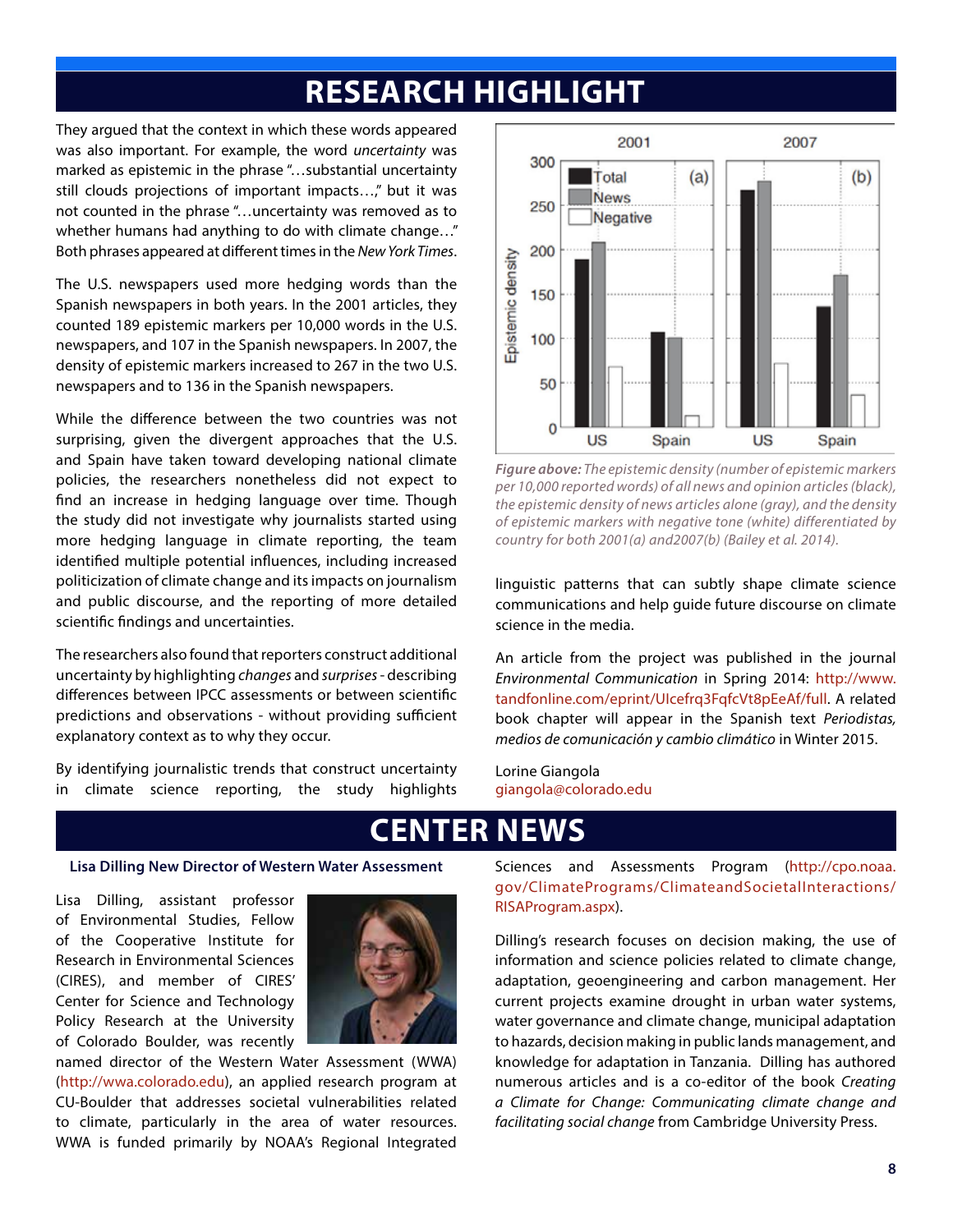### **CENTER NEWS**

#### **Roger Pielke, Jr., Participates in International Conference on Science Advice to Governments**

CSTPR director Roger Pielke, Jr., was an invited participant at the "Science Advice to Governments" conference in Auckland, NZ August 28-29. The 200 participants at the conference included science advisors, senior officials, representatives of national academies, experts and scholars



from more than 40 countries across the world. Roger participated in a panel titled "Science Advice in the context of opposing political/ideological positions." His article for *The Guardian*, "Government science advice: Where are the honest brokers?" (http://www.theguardian.com/science/politicalscience/2014/aug/26/government-science-advice-honestbrokers), which came out concurrently with his attendance at the conference, argues that "strengthening science advice depends upon a willingness by at least some of our scientific and political leaders to focus more of their attention on the integrity of advisory processes, rather than the hot political issues of the day."

#### **Center Poster Presentations at CIRES Rendezvous May 2**

Center staff and students presented 4 posters at the annual CIRES Rendezvous on May 2 highlighting active areas of research at the Center:

*Mapping Climate Communication* by Dr. Joanna Boehnert, Center for Science and Technology Policy Research

*Cooking Up Clean Air: Demand for Improved Cookstoves and Implications for Air Quality and Health in Ghana* by Katherine Dickinson (1,2), Christine Wiedinmyer (2), Mary Hayden (2), Andrew Monaghan (2), Mike Hannigan (3), Vanja Dukic (4), Abraham Oduro (5), Ernest Kanyomse (5)



(1) CIRES Center for Science and Technology Policy Research, (2) National Center for Atmospheric Research, (3) CU-Boulder Engineering, (4) CU-Boulder Applied Math, (5) Navrongo Health Research Centre

*Risk Perceptions, Management Regimes, and Wildfire Mitigation Behavior in Wildland-Urban Interface Zones: A Cross-Case Analysis* by Elizabeth Koebele (1,2), Deserai A. Crow (1,2), Lydia Dixon (1,2), Adrianne Kroepsch (2), Rebecca Schild (1,2), and Katherine Clifford (2)

(1) Center for Science and Technology Policy Research, (2) Environmental Studies Program

*The Inevitability of and Responsibility for Catastrophic Sea Level Rise* by Jordan Kincaid, Center for Science and Technology Policy Research

## **GRADUATE STUDENT & ALUMNI NEWS**

**Examining Processes of Knowledge Co-production for Climate Adaptation in East Africa**

CSTPR graduate student Meaghan Daly, along with Lisa Dilling (CSTPR/ENVS), Mara Goldman (Geography), and Eric Lovell (Geog), received a National Science Foundation award to study the role of indigenous climate knowledge in climate change adaptation. This research aims



to understand how knowledge is produced and incorporated by actors across scales and with varying epistemologies, and to understand how power and the processes of co-production affect the salience, credibility and legitimacy of knowledge. The project will utilize a mixed-method case study design, which will incorporate multiple embedded units of analysis

situated at 3 different institutional scales in Tanzania, East Africa.

#### **Center Alum Shali Mohleji Talk on How Scientists Can Engage in the Policy Process**

Shali Mohleji (Ph.D., ENVS, 2011), who worked with Roger Pielke, Jr., at CSTPR and is now a senior policy fellow with the American Meteorological Society, spoke at CIRES on June 19 about some of the nuances in connecting science to society and the sensitivities at the intersection of science and policy. Shali also described different paths through which scientists can engage in the policy process and how to navigate such engagement responsibly and effectively.

#### **Marilyn Averill Talk**

Marilyn gave a talk at the International Political Science Association World Congress in Montreal titled "Protecting Rights through Climate Litigation."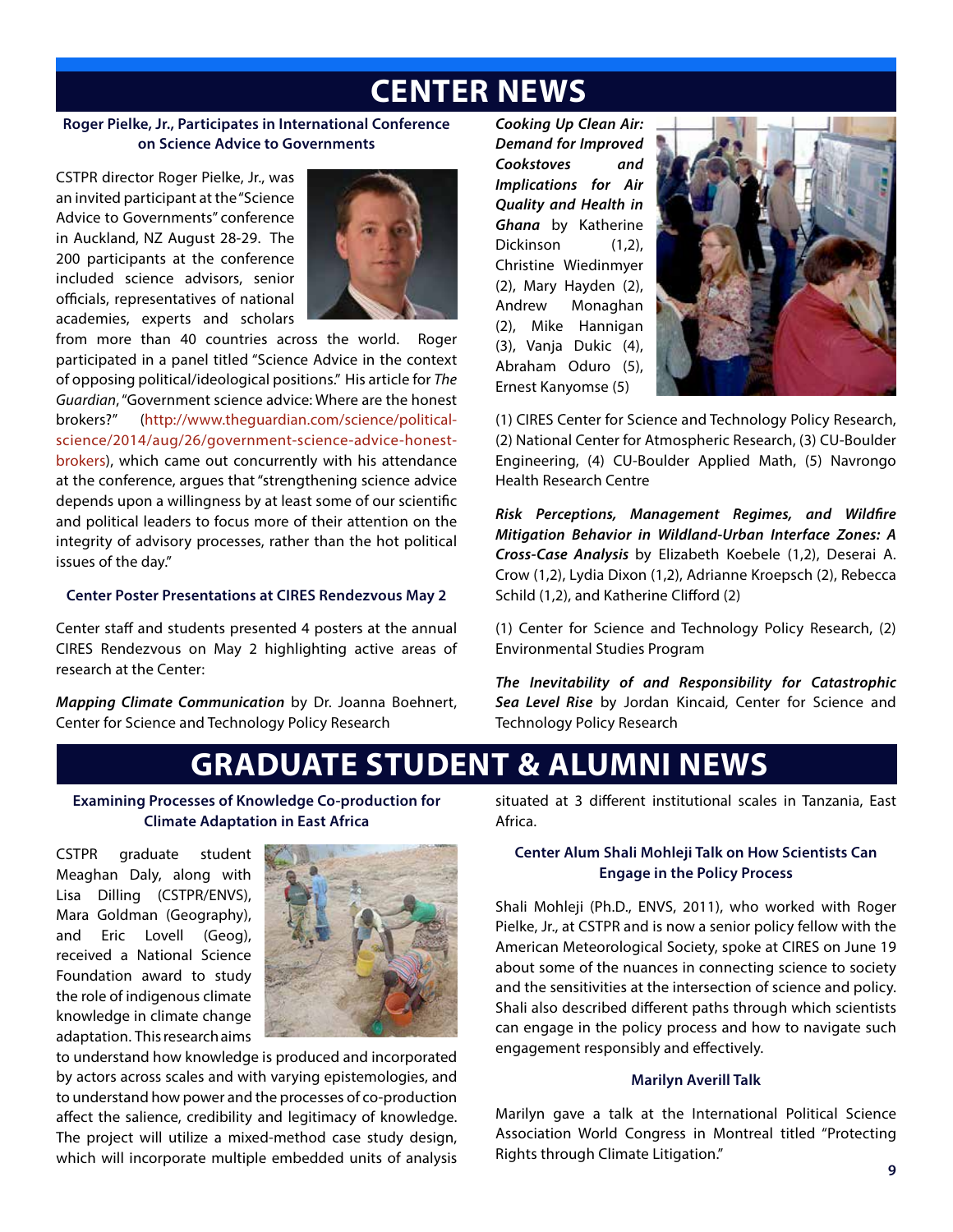# **CENTER EVENTS**

ur fall 2014 noontime<br>
seminar
features features several exciting talks about science policy-relevant topics. All talks are free and open to the public and will be held at 12:15 pm the CSTPR conference room unless otherwise noted, as well as available via live webcast. Join our mailing list to receive notification of upcoming talks and a link to the webcast by entering your email under "Join our Mailing List" on the left



hand column at http://sciencepolicy.colorado.edu. Webcasts from past seminars can be viewed here: http://sciencepolicy. colorado.edu/news/webinars.

#### **September 29**

**Assessing Wildfire Mitigation Outreach Strategies in the Wildland-Urban Interface** 



Deserai Crow, Center for Science and Technology Policy Research and Environmental Studies, University of Colorado Boulder

Adrianne Kroepsch, Elizabeth Koebele, and Lydia Dixon, Environmental Studies, University of Colorado Boulder

#### **October 6**

#### **Red Cross/Red Crescent Climate Centre Internship Program Summer 2014 Panel Discussion**



Leslie Dodson, ATLAS Institute, College of Engineering and Applied Science, University of Colorado Boulder

Drew Zackary, Anthropology, University of Colorado Boulder

#### **October 13**

**Mapping the Political Landscape of Hydraulic Fracturing in Colorado**



Tanya Heikkila and Chris Weible, Associate Professors, School of Public Affairs, University of Colorado Denver

#### **October 22 at 12:00 PM**

**(\*Please note that this talk will start at 12:00 pm) The Argument for Changing the Electric Utility Business Model** 

Heather Bailey, Energy Strategy and Electric Utility Development, City of Boulder

#### **October 27**

**Is This (Our) Risk? The Science and Politics of Catastrophe Insurance**

Jessica Weinkle, Center for Science and Technology Policy Research, University of Colorado Boulder

#### **November 3**

**Blind Spots: Electronics Firms, and the Social and Environmental Harms of the Electronics Commodity Chain**

Lucy McAllister, Environmental Studies, University of Colorado Boulder

#### **November 10**

**Let's Hear from the People: A Study on Media Impact on Climate Protection and Climate Adaptation**

Gesa Luedecke, Faculty of Sustainability Sciences, Leuphana University, Luneberg, Germany

#### **November 17**

#### **Climate Smart Agriculture in Asia: Measurements, Implementation Strategy and Challenges**

Kritee Kritee, Senior Scientist, International Climate, Environmental Defense Fund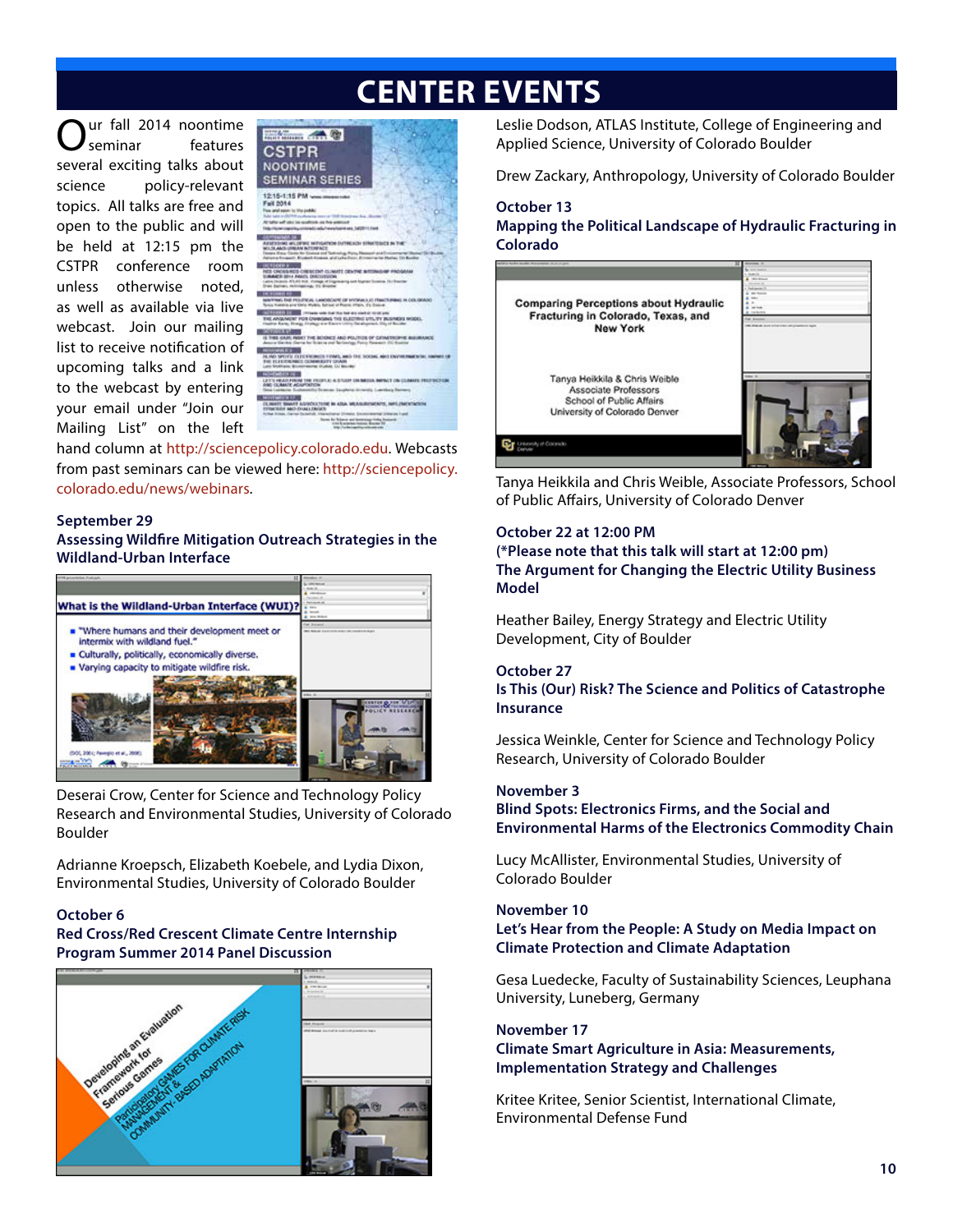## **CENTER PUBLICATIONS**

Below is just a sample of the many recent publications by CSTPR authors (CSTPR authors in bold).

**How Grammatical Choice Shapes Media Representations of Climate (Un)certainty**

by Adriana Bailey, Lorine Giangola and **Max Boykoff**  *Environmental Communication*, Volume 8, No. 2, April 2, 2014.

See *Research Highlight* above for description.

**What Do Stakeholders Need To Manage for Climate Change and Variability?**

#### by **Lisa Dilling** and **John Berggren**

*Regional Environmental Change*, August 18, 2014

Resource managers and governments at all scales are becoming more aware of the challenges and opportunities that climate change and variability pose for their operational goals. At the same time, providers of climate information are learning that simply creating and disseminating information without context does not necessarily serve the needs of decision makers. As a result, calls



stical Choice Sh<br>sentations of Cl

for new ways of supporting decision making and supplying information abound. Many of these calls suggest that much more consultation with stakeholders is necessary in order to effectively serve their needs and provide usable information. While this is undoubtedly true, there is also in many cases an existing wealth of experience understanding needs of stakeholders that could be assessed before additional interaction is warranted. The goal of this study was to produce a baseline of stakeholder needs with respect to climate-related decision making from existing documents in three interior western states in the USA to examine patterns of needs and avoid stakeholder fatigue. Read more: http://sciencepolicy. colorado.edu/admin/publication\_files/2014.21.pdf.

**Wolf Reintroduction: Ecological Management and the Substitution Problem**

#### by **Adam Pérou Hermans, Alexander Lee, Lydia Dixon** and **Benjamin Hale**

*Ecological Restoration*, Vol. 32, No. 3, 2014

Elk overgrazing in Rocky Mountain National Park (RMNP), understood largely to be a consequence of wolf extirpation, poses not only a practical problem, but also several conceptual hurdles for park managers. The current RMNP ecosystem management plan addresses overgrazing by culling elk and fencing off riparian environments. This "functionalist" view effectively substitutes the role of wolves in the ecosystem with human intervention, and implicitly conflates the role or function of wolves with wolves themselves. In this paper, we argue that such substitution logic presents a conceptual problem for restoration. Seeking a resolution for this "substitution problem,"

|                                                                                                                                                    | ctions Ecological Mana                                                               |
|----------------------------------------------------------------------------------------------------------------------------------------------------|--------------------------------------------------------------------------------------|
| ad the Substitution Problem                                                                                                                        |                                                                                      |
|                                                                                                                                                    |                                                                                      |
|                                                                                                                                                    |                                                                                      |
|                                                                                                                                                    |                                                                                      |
| <b>MOVEMENT</b>                                                                                                                                    |                                                                                      |
| the company determine collected that devices                                                                                                       |                                                                                      |
| Arrest Mary                                                                                                                                        | all the first product that the                                                       |
| an articles line initial minimize to she can. In that the<br>the characters' beauty study to the transportation operating to the anti-             |                                                                                      |
|                                                                                                                                                    |                                                                                      |
|                                                                                                                                                    | <b>Box and shot relations</b><br>9.630                                               |
|                                                                                                                                                    |                                                                                      |
|                                                                                                                                                    |                                                                                      |
| the manager car shall<br><b>Rodrigh William and It</b><br>dear finally resume in program to the member of the company of the set of the company of | <b>Scale of</b>                                                                      |
| To Kissin that Angles Architects primotest . In<br>legal seattless colder, most as what book<br>٠                                                  | statement and conduct to the project deviate                                         |
| transfer to \$1.50 days alone cannot<br>accounts for the party of the Alan Rossey.<br>---                                                          | <b><i><u>Advanced with</u></i></b><br><b>ITE</b> painted with<br>action 1            |
| $-0.04$                                                                                                                                            | and produces or sell as investor.<br><b><i>Contractory Lights</i></b><br><b>Side</b> |
| and computer sees and last present a con-                                                                                                          |                                                                                      |
| all all control days a case                                                                                                                        |                                                                                      |
| program in white and<br>----                                                                                                                       | spokes Armite transaction<br>an in Konstruction                                      |
| <b>LA Monte A</b><br><b>POLIS</b> AV                                                                                                               |                                                                                      |
| Arrival<br>Anderson, McDonaldon, Alberta<br>Adaptation for the U.S. and Law 4 color                                                                | the come of term Fix & the A<br>parties considerable and                             |
| foreign circuit or referential the all alts day of<br><b>State of American</b>                                                                     | in this paper in case the state of<br>take the model points of interest              |
| and concern the state and<br>the after chances the method conta-                                                                                   | same first in consent out<br>to consider the department of the last                  |
| with an off office and the standard and<br><b>State State</b><br>an Afford Indettesen of added                                                     | The carried at the departments that the first                                        |
|                                                                                                                                                    | and its tills (accurate). Two contrac-                                               |
| <b>Constitution of the State Associate</b><br>and the same special con-                                                                            | and Hopkinston in Taken<br>The Allen Antique Local Ed at a demand                    |
|                                                                                                                                                    |                                                                                      |
|                                                                                                                                                    |                                                                                      |

we distinguish between "reparative restoration" and "replacement restoration." Where reparative restoration seeks to repair damage, replacement restoration seeks more aptly to replace the function of one ecological component with another. We suggest that in many cases reparative restoration is preferable to replacement restoration, and when characterized as such, may serve to better justify wolf reintroduction. Read more: http://sciencepolicy.colorado. edu/admin/publication\_files/2014.22.pdf.

#### **Pure Science Ideal and Science Policy**

by **Roger A. Pielke, Jr.** *Bridges*, Vol. 39, May 2014

With apologies to John Maynard Keynes, much of what occurs in discussions of science policy is in servitude to the ideas of some defunct scientist from quite a few years back. A fascinating workshop in Bonn, Germany, last month explored the deep historical currents that shape how we think today about the role of science in society. The concepts that we use in science policy reflect



historical debates about class, economics, and politics that exert continuing influence on how we think about the role of publicly supported research in society. Here I will describe some of what stood out for me among the impressive array of historical research presented at the conference workshop. Read more: http://ostaustria.org/bridges-magazine/ item/8175-pielkes-perspective.

#### **Reconciliation of Trends in Global and Regional Economic Losses from Weather Events: 1980–2008**

by Shalini Mohleji and **Roger Pielke Jr.** *Natural Hazards Review*, February 2014

In recent years, claims have been made in venues including the authoritative reports of the Intergovernmental Panel on Climate Change (IPCC) and in testimony before the U.S. Congress that economic losses from weather events have been increasing beyond that which can be explained by societal change, based on loss data from the reinsurance industry and aggregated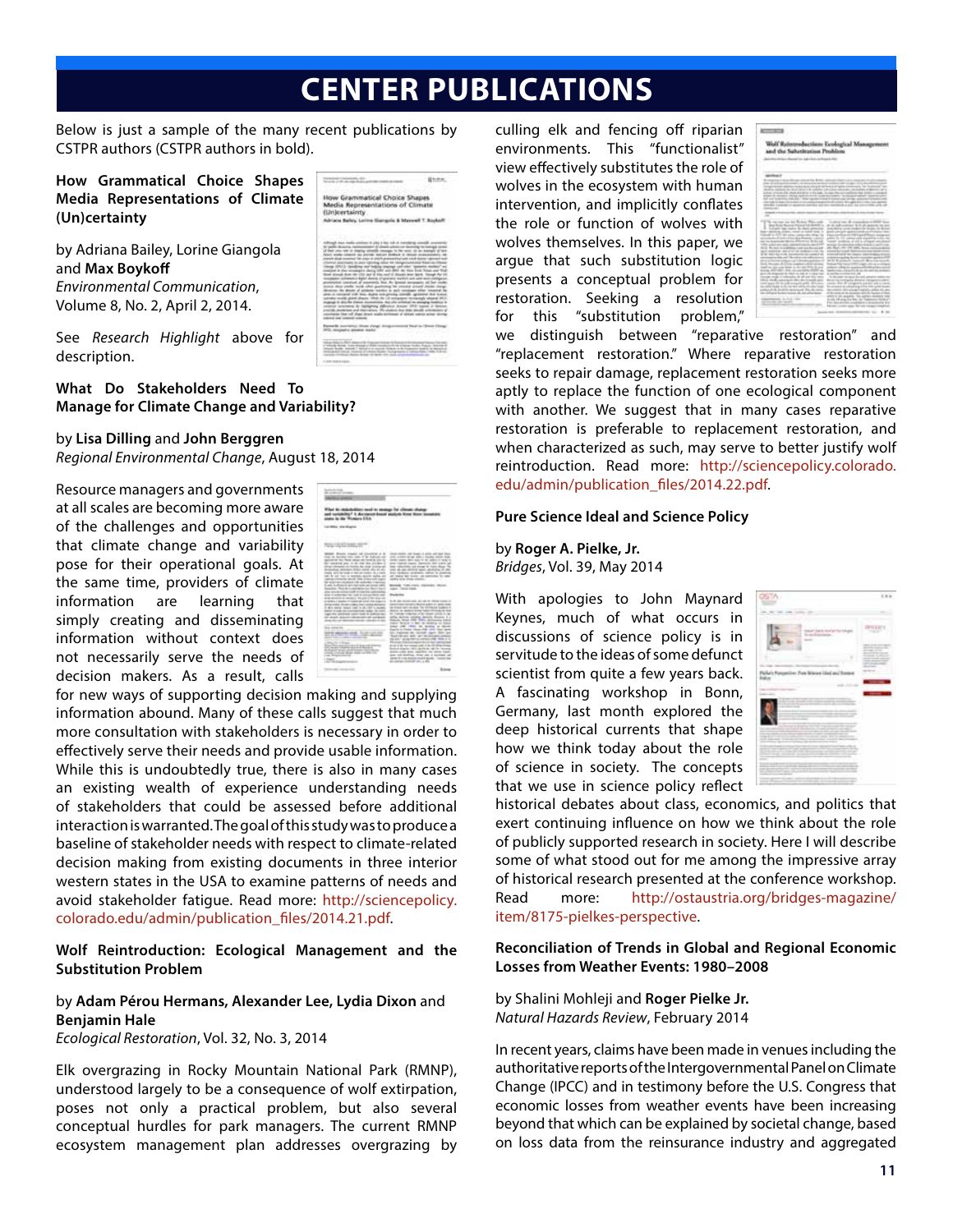since 1980 at the global level. Such claims imply a contradiction with a large set of peer-reviewed studies focused on regional losses, typically over a much longer time period, which concludes that loss trends are explained entirely by societal change. To address this implied mismatch, this study disaggregates global losses from a widely utilized reinsurance data set into regional components and



compares this disaggregation directly to the findings from the literature at the regional scale, most of which reach back much further in time. Read more: http://sciencepolicy.colorado.edu/ admin/publication\_files/2014.17.pdf.

#### **The Rightful Place of Science: Disasters and Climate Change**

#### by **Roger Pielke, Jr.**

*Consortium for Science, Policy & Outcomes*, November 2014

In recent years the media, politicians, and activists have popularized the notion that climate change has made disasters worse. But what does the science actually say? Roger Pielke, Jr. takes a close look at the work of the Intergovernmental Panel on Climate Change, the underlying scientific research, and the data to give you the latest science on disasters and climate change. What he finds may surprise



you and raise questions about the role of science in political debates. More information: http://www.amazon.com/ Rightful-Place-Science-Disasters-Climate/dp/0692297510/.

#### **Restoration, Obligation, and the Baseline Problem**

by **Alex Lee, Adam Perou Hermans,** and **Benjamin Hale**  *Environmental Ethics*, Volume 36, Issue 2, Summer 2014

Should we restore degraded nature, and if so, why? Environmental theorists often approach the problem of restoration from perspectives couched in much broader debates, particularly regarding the intrinsic value and moral status of natural entities. Unfortunately, such approaches are susceptible to concerns such as the baseline problem, which is both a philosophical and technical issue related to identifying



an appropriate restoration baseline. Insofar as restoration ostensibly aims to return an ecosystem to a particular baseline state, and depends upon clearly identifying this baseline for success, the very project of restoration appears impossible to get off the ground. Recasting environmental restoration in terms of obligations, instead of status, value, or worth, can avoid this and other classic challenges. If obligations to restore

nature follow from intersubjectively validated reasons to justify our actions, we can salvage restoration from the threat of the baseline problem. Read more: http://sciencepolicy.colorado. edu/admin/publication\_files/2014.25.pdf.

#### **The Most Terrifying Thing About Ebola**

#### by **Benjamin Hale**

*Slate Magazine*, September 19, 2014

As the Ebola epidemic in West Africa has spiraled out of control, affecting thousands of Liberians, Sierra Leonians, and Guineans, and threatening thousands more, the world's reaction has been glacially, lethally slow. Only in the past few weeks have heads of state begun to take serious notice. To date, the virus has killed more than 2,600 people. This is a comparatively small number



when measured against much more established diseases such as malaria, HIV/AIDS, influenza, and so on, but several factors about this outbreak have some of the world's top health professionals gravely concerned:

Its kill rate: In this particular outbreak, a running tabulation suggests that 54 percent of the infected die, though adjusted numbers suggest that the rate is much higher.

Its exponential growth: At this point, the number of people infected is doubling approximately every three weeks, leading some epidemiologists to project between 77,000 and 277,000 cases by the end of 2014. Read more: http://www.slate.com/ articles/health\_and\_science/medical\_examiner/2014/09/ why\_ebola\_is\_terrifying\_and\_dangerous\_it\_preys\_on\_ family\_caregiving\_and.html.

#### **Science Advice to Governments**

#### by **Roger A. Pielke, Jr.**

*Bridges*, Vol. 41,October 2014

Globally, governments have incredible access to expertise. Some of these experts work directly for governments, while others are found in academia, in business, and in civil society. How can governments best tap into this wide array of expertise in making policy?

This important question was the backdrop for the first global conference on science advice to governments,

held in Auckland, New Zealand, in August 2014. The conference focused on government science advisory mechanisms, which includes (especially in some Commonwealth nations) a Chief Scientific Advisor whose role is to support a prime minister or departmental chief. Read more: http://ostaustria.org/bridgesmagazine/item/8285-pielkes-perspective.

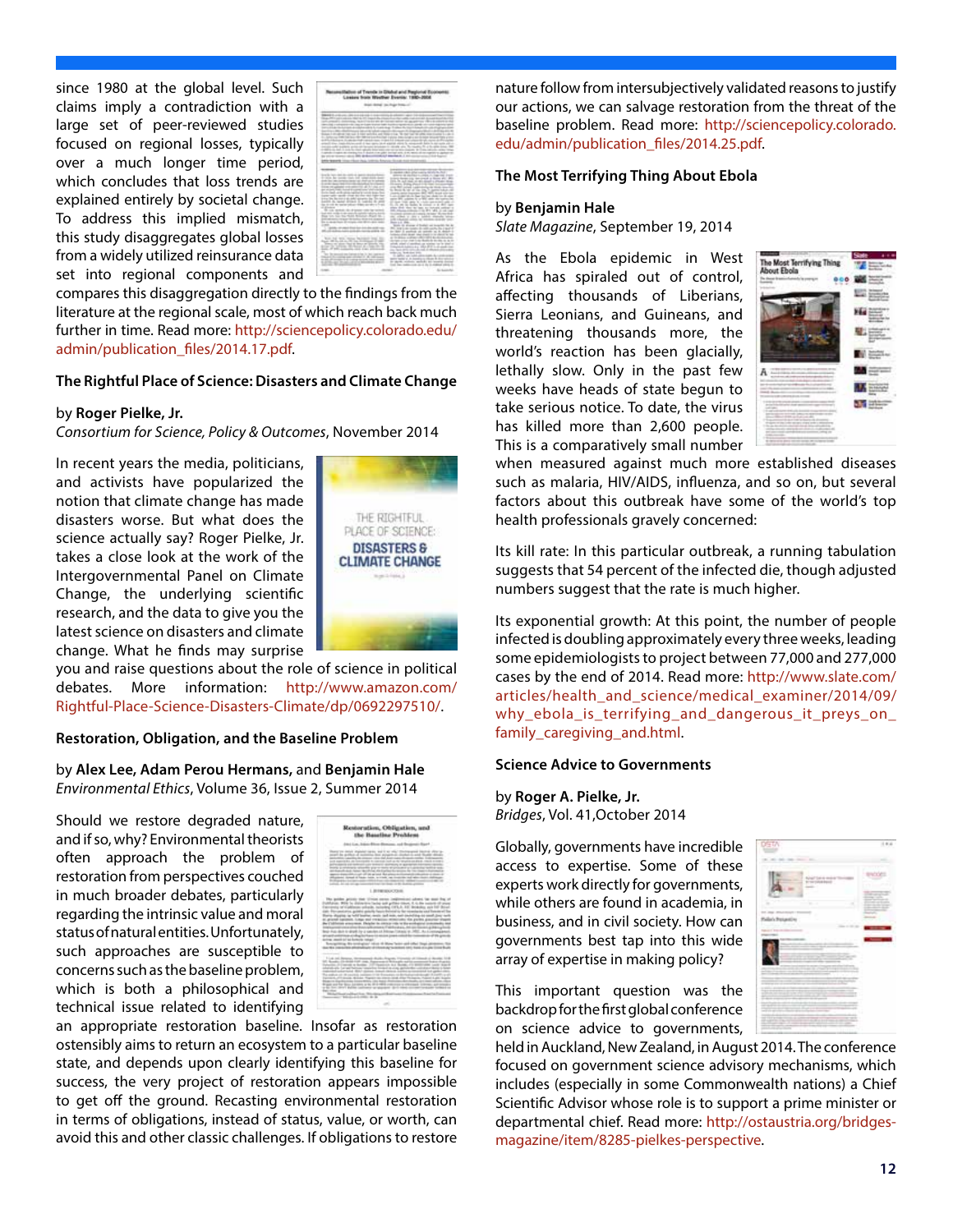## **S&T OPPORTUNITIES**

#### **AGI/Schlumberger Fellowship in Geoscience Communication**

The American Geosciences Institute is accepting applications for the AGI/Schlumberger Fellowship in Geoscience Communication. The successful candidate will play a leading role in AGI's Critical Issues program, a new initiative to make relevant geoscience information more accessible to decision makers at all levels. The program is supported through AGI's Center for Geoscience Education and Public Understanding.

The fellowship offers a superb opportunity to link the geoscience community and our understanding of the Earth to decision-making processes throughout the country.

Primary duties and responsibilities will include:

- Developing geoscience-based content for the Critical Issues website, including fact sheets, webinars, and other information products
- Working with technical experts to ensure the accuracy and impartiality of information products
- • Promoting the program's products and services to decision makers and geoscientists via meetings, webinars, conferences, social media, and other channels
- • Providing input on the program's direction, planning, and communications strategy
- • Providing regular status reports on fellowship activities and achievements

The fellowship is a 6- to 12-month appointment, based at AGI headquarters in Alexandria, VA. Candidates should have completed or be currently pursuing a Master's or higher degree. The fellowship carries a stipend o \$4,000 per month.

For more information, please visit http://bit.ly/ AGISchFellowship.

#### **Journal of Science Policy & Governance Openings for Associate Editors**

JofSPG is looking for talented associate editors to help foster a public forum for the discussion of the most pressing issues in science and technology policy today!

Associate editors typically spend 1-3 hours a week editing articles and working on the production of JSPG. We require a commitment through the end of the Spring Semester 2015. Extensions are negotiable. All positions are voluntary and uncompensated.

Applicants should be graduate students or young scholars in science policy.

To apply: Send a resume, 2 paragraph cover email explaining your interests in science policy, and a writing sample to jofspg@gmail.com.

#### **Future Energy Fellows to write for The Energy Collective**

The Energy Collective is looking for students interested in writing on energy-related topics.

Under our Shell Future Energy Fellows Program, we are looking to hire several graduate students specializing in the areas of Biofuels, Natural Gas, Solar Power, Wind Power, Oil & Gasoline and Nuclear with writing experience.

The Future Energy Fellows program hires writers representing the future leadership of the energy industry, advocacy, academic and policy communities. Writers will be selected based on relevant expertise and quality of work (I'm sure you'll all be well-qualified candidates!). Fellows will write three articles with the help of our editorial team over the course of two months (roughly November-December 2014) and participate in one online "tweet chat" conversation on their topics. All Fellows will be compensated for the work they produce.

For more information contact Jesse Jenkins (jesse.d.jenkins@ gmail.com) or Brian Farnan (brian@socialmediatoday.com).

### **INSIDE THE GREENHOUSE VIDEO INTERVIEWING MARY ROBINSON**



### **Creative Communication About Climate Change**

*Mary Robinson Interview, former President of Ireland (Mary Robinson Foundation Climate Justice)*

Short Interview [1:52]: https://vimeo.com/108493722

Full Interview [21:23]: https://vimeo.com/108493721

To view more CSTPR videos see: http://sciencepolicy.colorado.edu/ news/multimedia.